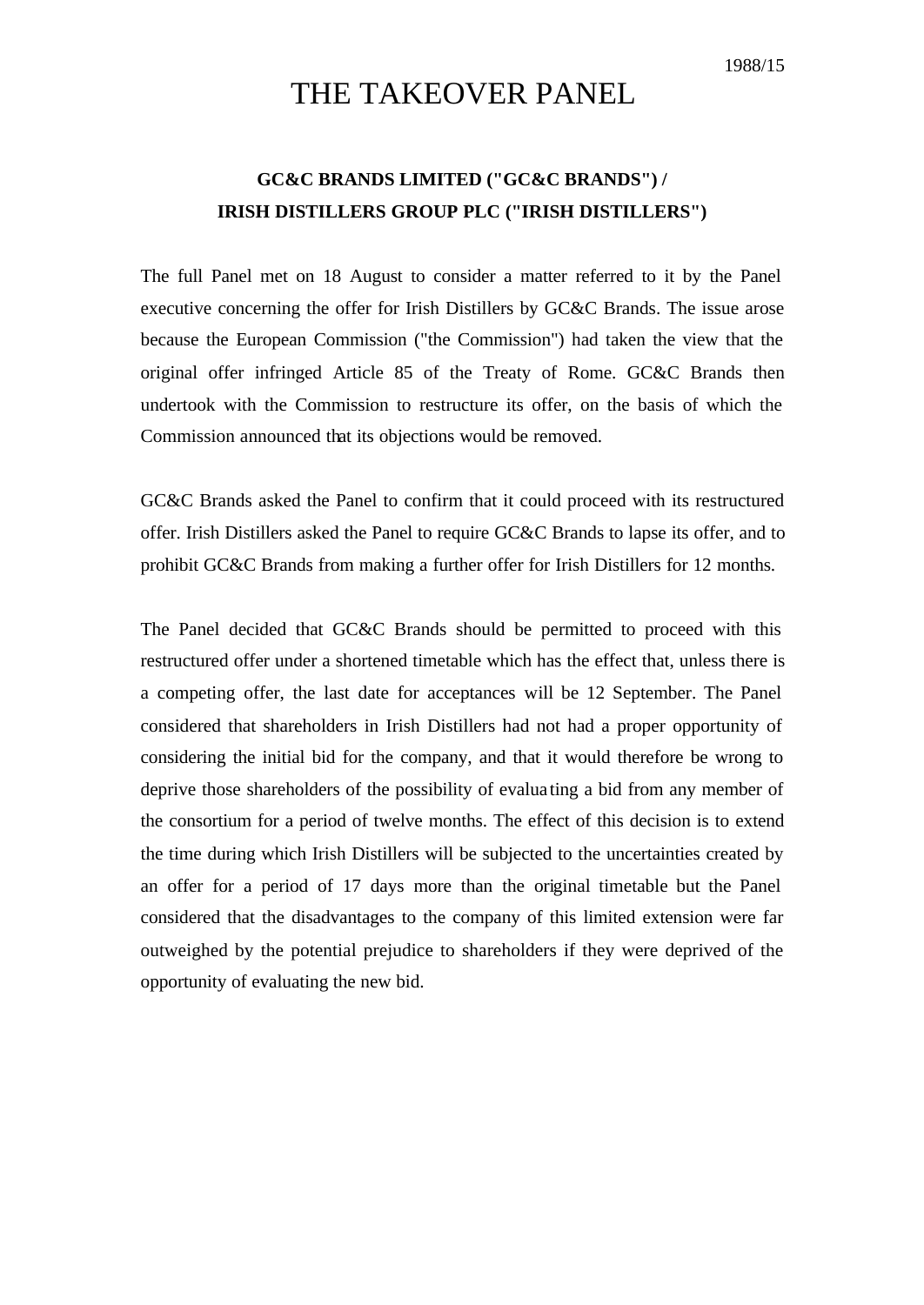### THE ORIGINAL OFFER

GC&C Brands announced its original offer for Irish Distillers on 30 May 1988. The terms of the offer were IR315p in cash for each share in Irish Distillers, valuing the company at approximately IR£200mn. FII Fyffes, which held approximately 20% of Irish Distillers had irrevocably committed to accept the offer in respect of its shareholding.

GC&C Brands was a new company, established for the purposes of the offer, and owned in equal shares by Gilbeys of Ireland Group Ltd ("Gilbeys") and Cantrell & Cochrane Group Ltd ("Cantrell & Cochrane"). Gilbeys is a wholly-owned subsidiary of IDV, which is itself a wholly-owned subsidiary of Grand Metropolitan PLC. Cantrell & Cochrane is a subsidiary of Hiram Walker-Allied Vintners, which is owned as to 50.4% by the Allied Lyons Group and as to 49.6% by the Guinness Group.

If the offer were successful, Gilbeys and Cantrell & Cochrane would share the marketing and distribution of Irish Distillers brands.

#### THE EUROPEAN COMMISSION

Article 85 of the Treaty of Rome prohibits agreements or arrangements between undertakings which may affect trade between member states of the European Community and which have as their object or effect the prevention, restriction or distortion of competition within the Common Market.

On 29 July GC&C Brands received a Statement of Objections from the Commission, following a complaint by Irish Distillers. The Statement of Objections alleged that the agreement between Allied Lyons and Grand Metropolitan to establish GC&C Brands to make a joint bid for Irish Distillers and, if the bid were successful, jointly to produce and distribute Irish Distillers' brands, breached Article 85.1 of the Treaty of Rome. It reserved its position as to Guinness' involvement in the offer; Guinness has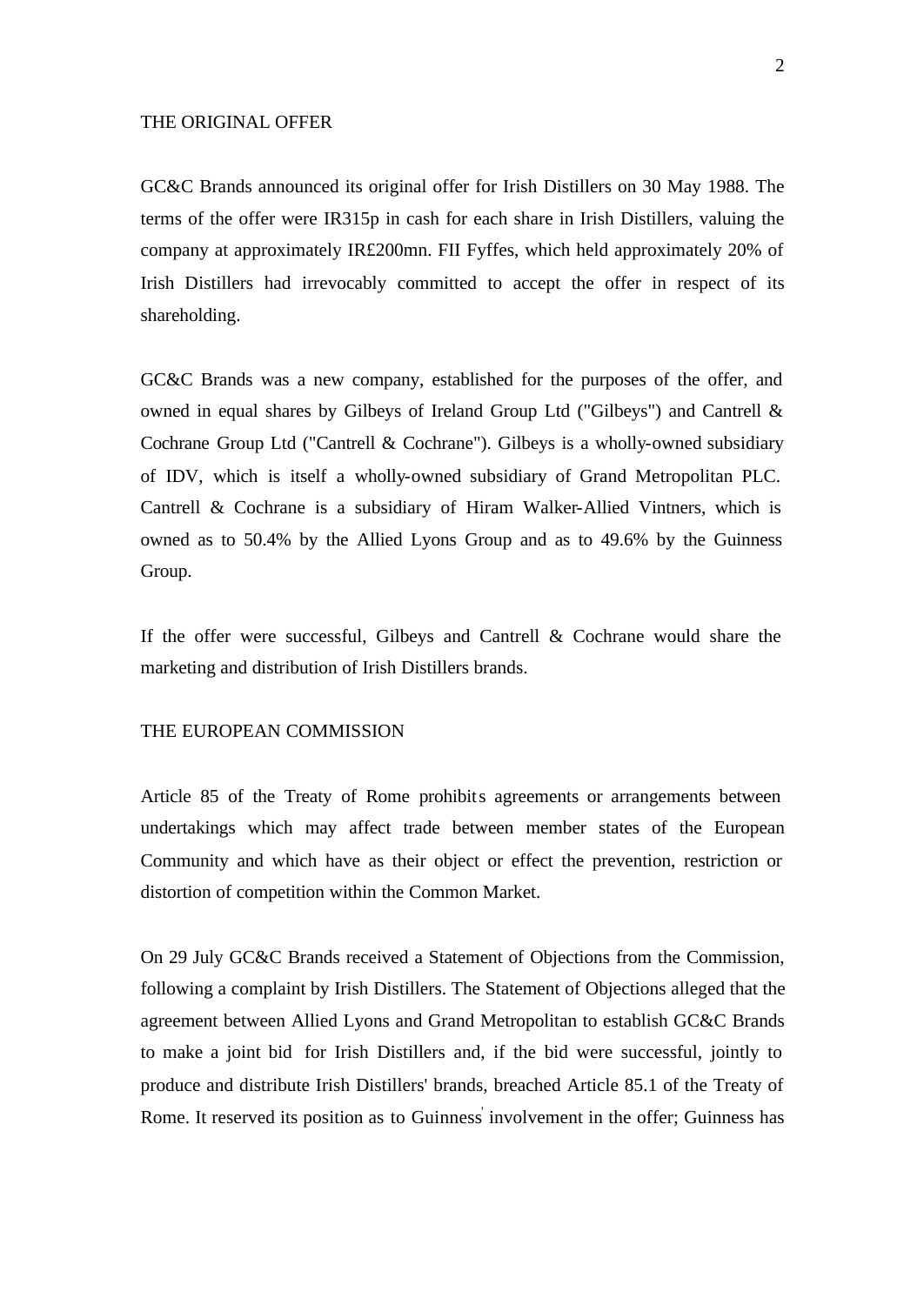always maintained that its role in GC&C Brands was entirely passive. It also gave notice of the Commission's intention to make an interim measures decision against the parties.

GC&C Brands was given two weeks to respond to the Statement of Objections, and a provisional date for a hearing was set for 24 August. It is likely that the question of imposing interim measures would have been discussed at that hearing; if the proposed measures were adopted they would effectively have prevented GC&C Brands from continuing with its offer unless the Commission cleared the arrangements in question. This process could have taken some months.

GC&C Brands then tried to resolve the matter with the Commission, and also approached the executive to ask for its views as to the implications of the Commission's actions for Code purposes, and in particular what consequences there would be for the Code timetable. The matter was an important one since the last day by which, under the Code, GC&C Brands could post any revised offer document was 12 August.

By 10 August it became clear that GC&C Brands would not have resolved the matter by 12 August and so the Panel, with the agreement of GC&C Brands and Irish Distillers, agreed that the last day for posting any revised offer would be extended to 19 August. This extension would enable GC&C Brands to attempt to reach a conclusion in its discussions with the Commission and would give the parties the opportunity to raise any Code matters with the Panel.

On 17 August the Commission announced that it had decided to suspend its interim proceedings. Following negotiations between GC&C Brands and its shareholders, the Commission had obtained certain undertakings from those parties. These undertakings were to the effect that, if GC&C Brands' offer were to continue it would be restructured. GC&C Brands would cease to be owned jointly and become whollyowned by Gilbeys. All joint venture arrangements between Gilbeys and Cantrell & Cochrane relating to Irish Distillers would cease. Any future disposal of the assets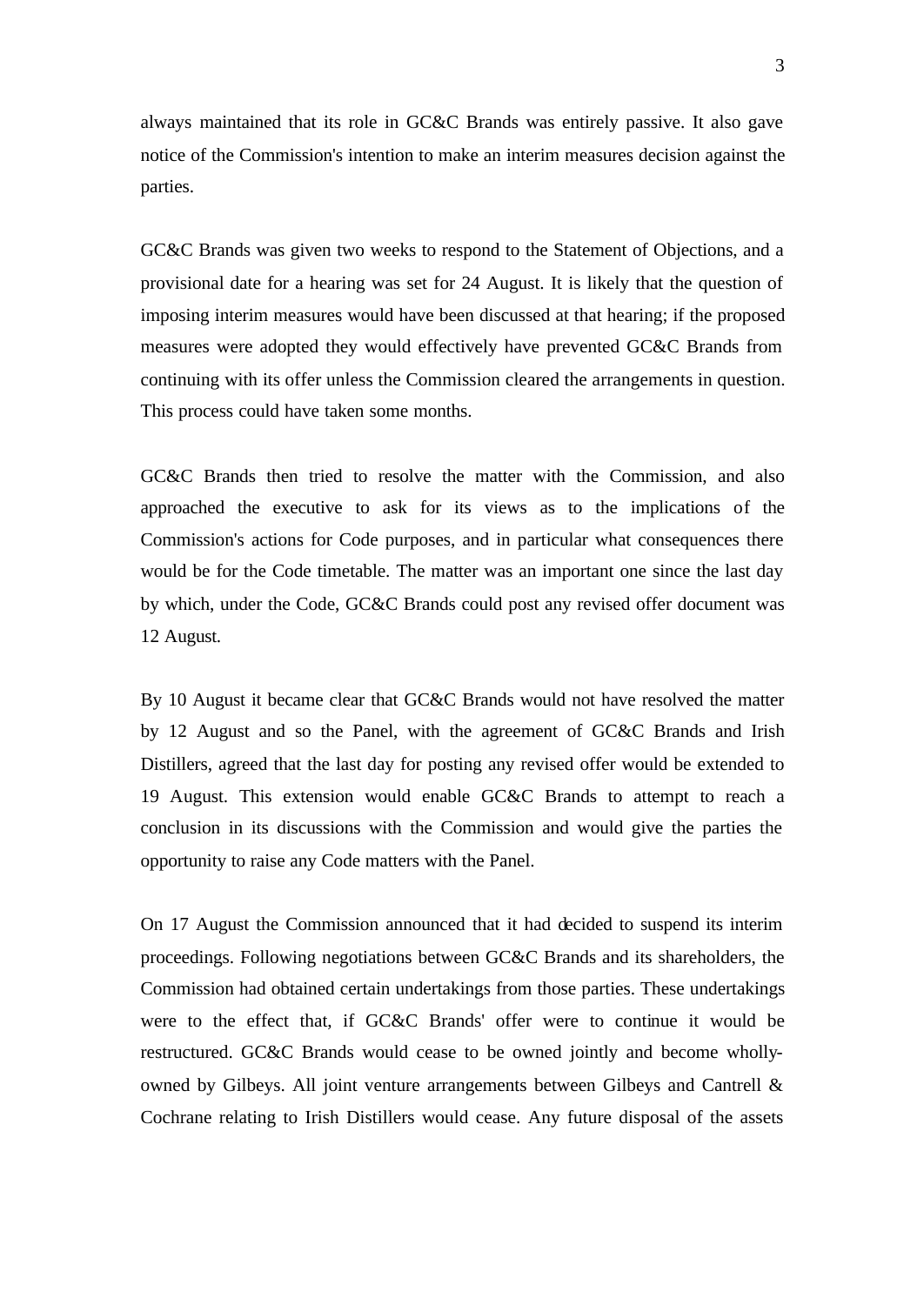of Irish Distillers would be subject to competitive tender and would require the approval of the Commission as would distribution arrangements relating to Irish Distillers' brands. The irrevocable commitment of FII Fyffes would be relaxed to allow it to accept higher offers. The Commission also stated that, as confirmation that the former collusive aspects had been removed, GC&C Brands could only bid if Allied Lyons and Guinness were themselves free to post an offer within 28 days of GC&C Brands' restructured offer being posted.

# THE CODE AND ARTICLE 85

The Panel and the Code operate to ensure fairness and equality of treatment for shareholders during an offer. The Code also provides an orderly framework within which offers are conducted. It is not for the Panel to decide upon questions of public policy, such as competition issues, which are matters for governmental authorities. The function of the Commission, so far as this case is concerned, was the administration of the competition rules of the Treaty of Rome. Thus the roles of the Panel and the Commission are quite distinct - the one seeking to ensure fairness to shareholders, the other fair competition.

As regards the competition authorities in the UK, the Code timetable is structured so that the decision on whether an offer is to be referred to the Monopolies and Mergers Commission can usually be settled during the early stages of an offer, so leaving the parties, shareholders and their advisers to consider the financial merits of the offer within the normal 60 day period. Sometimes, however, this is not possible. In certain cases the Panel has, after consultation with the Office of Fair Trading, and with the agreement of the parties, agreed to a limited extension of the offer timetable. In the present case, the Panel and the Commission have worked together with a view to each being able to fulfil its particular function, and it was against this background that the Panel agreed a 7 day extension of the timetable. The Commission has now been able to secure, from GC&C Brands and its shareholders, the undertakings necessary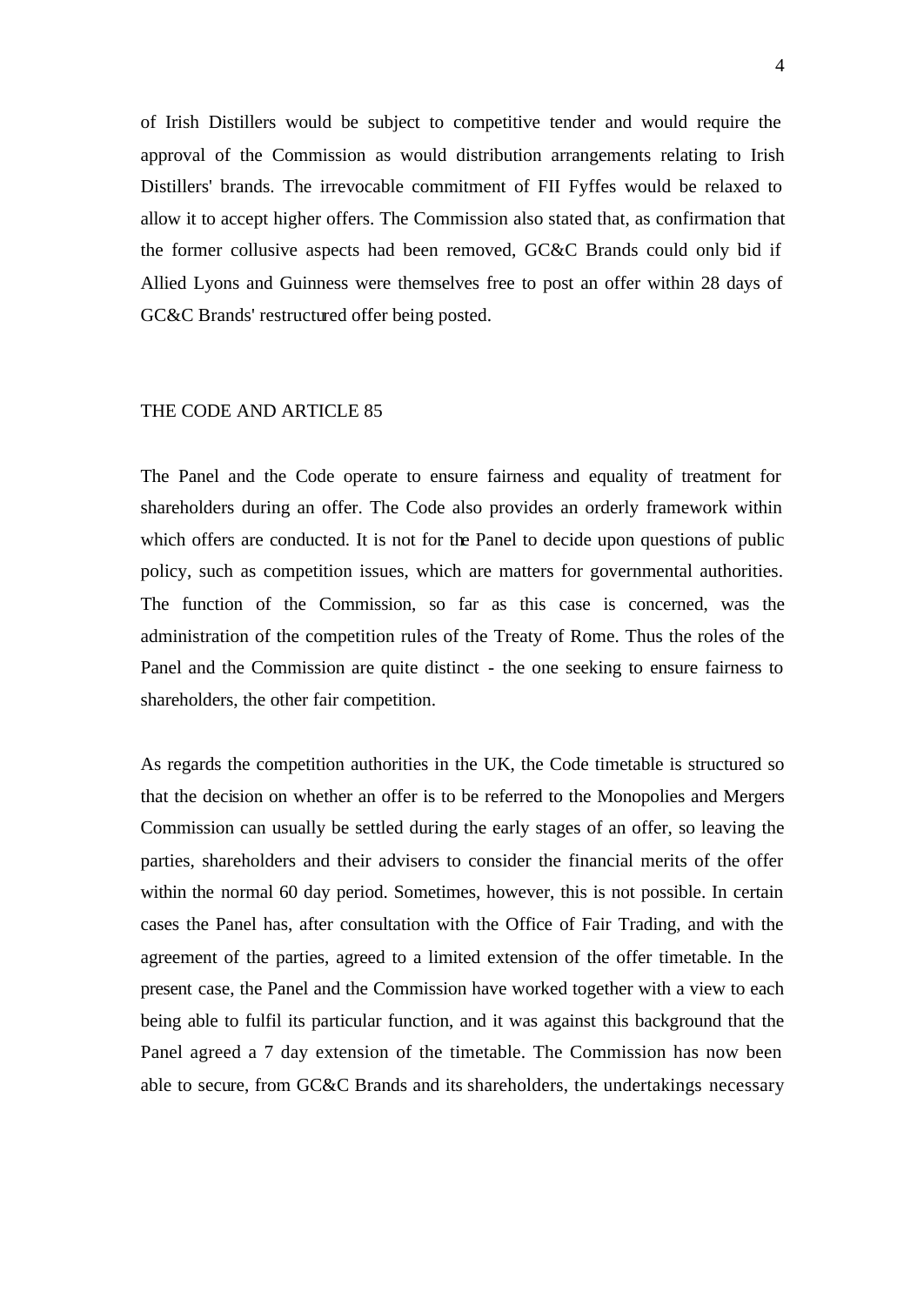to satisfy the Commission that the collusive aspects of the proposed take-over have been removed and to allow it to suspend its proposals for interim measures.

Accordingly, the Commission has stated that GC&C Brands and its shareholders are free to bid for Irish Distillers. The Commission has conducted its own inquiries and negotiations speedily with a view to securing as far as possible, that any bid which went forward could do so in accordance with the Code timetable. But it remains, as the Commission recognised, for the Panel to decide under the Code whether GC&C Brands should be able to proceed with this restructured offer.

#### THE ISSUES

The first issue for the Panel to decide was whether the restructured offer should be regarded, in Code terms, as a revised or a new offer. If it were a new offer then the Panel would have to decide whether Rule 35.1 should be applied so as to prevent such offer being made for a period of twelve months, or whether it should consent in the circumstances to an immediate new bid by any of the members of the original consortium. We refer subsequently to Rule 35 in more detail.

# The Restructured Offer

The question of whether it was to be regarded as a new offer was also of importance to GC&C Brands because of the irrevocable commitment it had obtained from FII Fyffes to accept the initial offer. Whilst this irrevocable commitment had been modified in certain respects following discussions with the Commission, it remained otherwise binding as to the initial offer. If, however, the restructured offer was a new offer so far as the Code was concerned then it would follow that the initial offer would lapse, and GC&C Brands would have to consider with FII Fyffes whether the irrevocable commitment to accept the initial offer applied as a matter of law to the new offer. So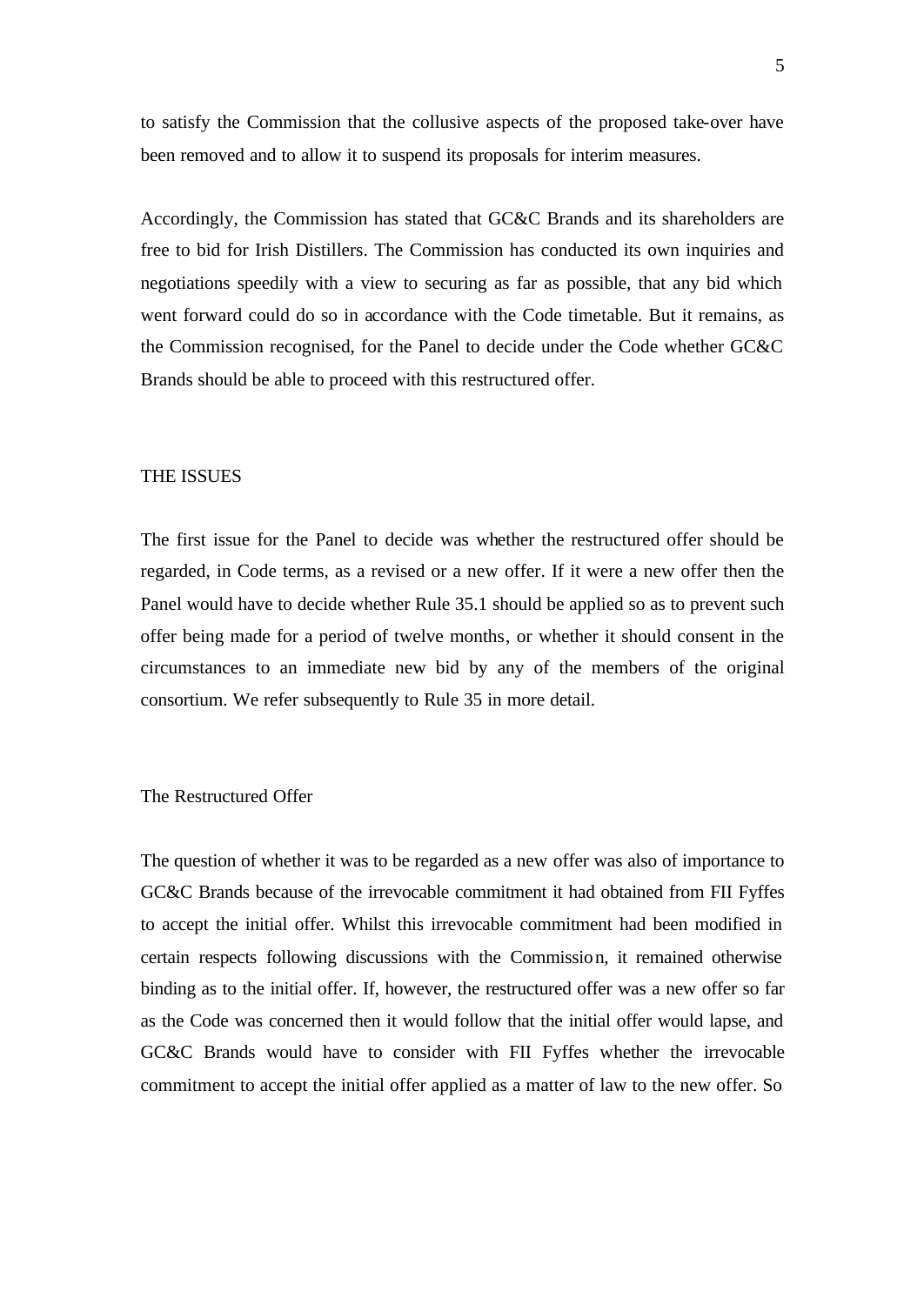GC&C Brands submitted that the restructured offer should be regarded as simply a revision of the initial offer. The Panel did not accept this. Whilst the formal identity of the offeror remained the same, the offer had been presented as being on behalf of a joint venture company and the bidder was now effectively only a single offeror. This had led to a number of changes in the form of the bid. The principal changes are, as well as the change in ownership to which we have referred, a change in the management of GC&C Brands; a change in the worldwide distribution outlets of the offeror's parent available to GC&C Brands; changes, yet to be specified, in the proposed ownership of Irish Distillers' spirits brands; the possibility of a sale of brands to non-Irish companies; modifications to the FII Fyffes irrevocables; changes in the provisions as to mutual collaboration between the parties; and a stipulation that Allied Lyons and Guinness should be free to make competing offers for Irish Distillers.

The Commission has taken the view that the restructuring of the bid is sufficiently substantial and different from the initial bid as to make a restructured bid permissible under Article 85, whereas the initial bid was challenged. We are informed that the Minister of Industry and Commerce for the Republic of Ireland will regard the new structure as a new bid for the purposes of the Mergers, Take-overs and Monopolies (Control) Act, requiring a new notification after the offer document has been posted.

Whilst it was argued for GC&C Brands that the matters to which we have referred are of less relevance because the offer is currently only a cash offer, the Panel considers that the changes in the bid are sufficiently substantial as to cause the proposed further bid to be regarded as a fresh bid. The changes relate to matters which, under the Code, are required to be dealt with in the document sent by the offeror to shareholders. The effect of the changes is so radically to restructure the offer that, in reality, it should be regarded as a new offer despite the continuance of GC&C Brands as a legal entity. So the current offer must necessarily lapse in accordance with its terms.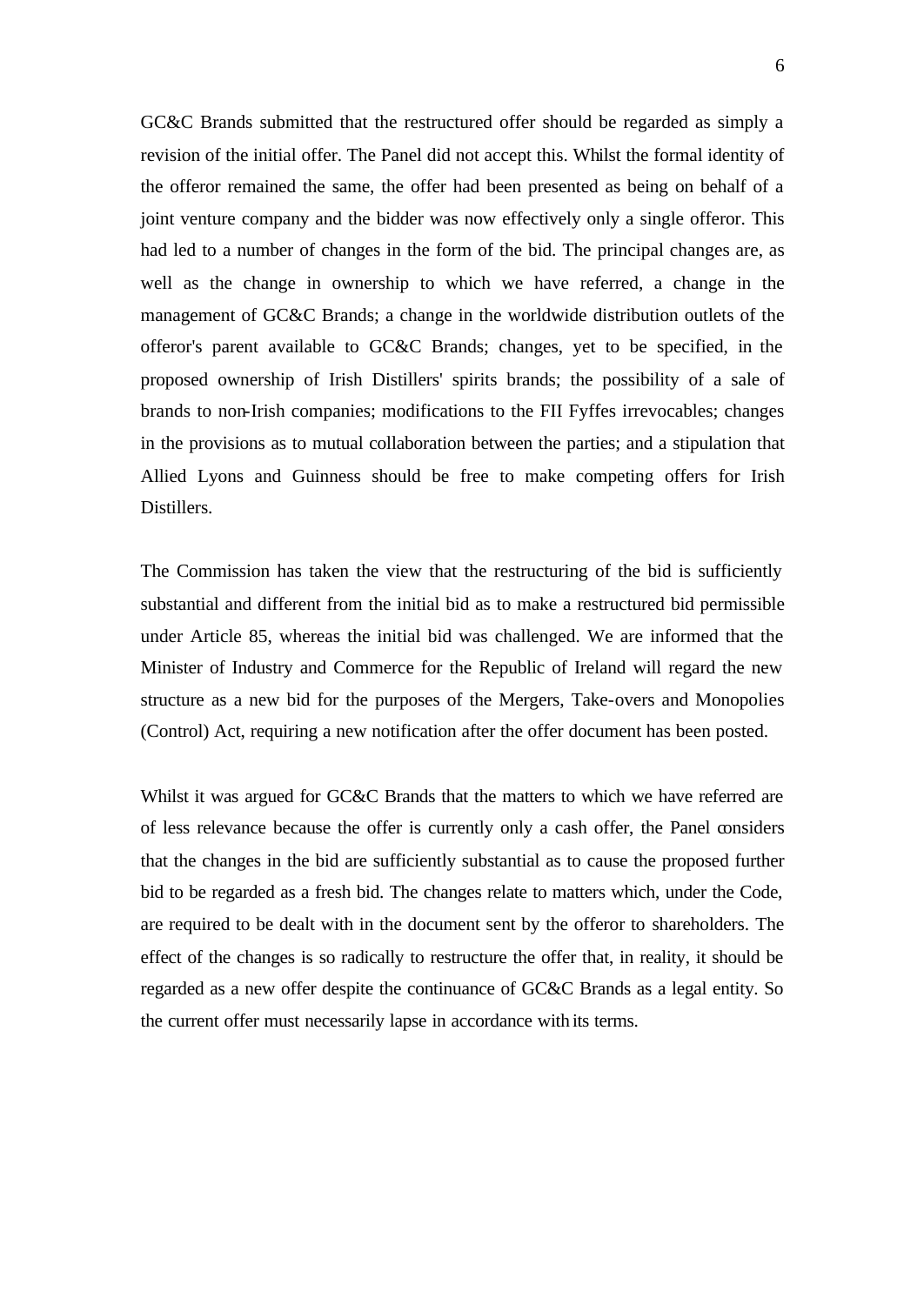The Panel accordingly had to consider whether or not to grant consent to such a new bid being made within a twelve month period. Rule 35.1 provides as follows:-

### "DELAY OF 12 MONTHS BEFORE SUBSEQUENT OFFER

Except with the consent of the Panel, where an offer has been announced or posted but has not become or been declared wholly unconditional and has been withdrawn or has lapsed, neither the offeror, nor any person who acted in concert with the offeror in the course of the original offer, nor any person who is subsequently acting in concert with any of them, may within 12 months from the date on which such offer is withdrawn or lapses either:-

- (a) make an offer for the offeree company; or
- (b) acquire any shares of the offeree company if the offeror or any such person would thereby become obliged under Rule 9 to make an offer."

The Rule prevents a company from being subject to a fresh bid soon after the expiry of a bid which had run its full course but been rejected by offeree company shareholders. The purpose of this Rule is to avoid a prolonged attack which would have the effect of distracting the management for an unreasonable time from the conduct of its company's business and would create general uncertainty adversely affecting its development. This would be to the disadvantage of its shareholders. So the Rule is designed to serve the interests of offeree company shareholders but is nonetheless an exception to the concept that shareholders should generally be free at all times to receive and consider offers made to them. An inflexible application of the Rule could, therefore, operate against the interests of shareholders. So Rule 35.1 provides that the Panel may grant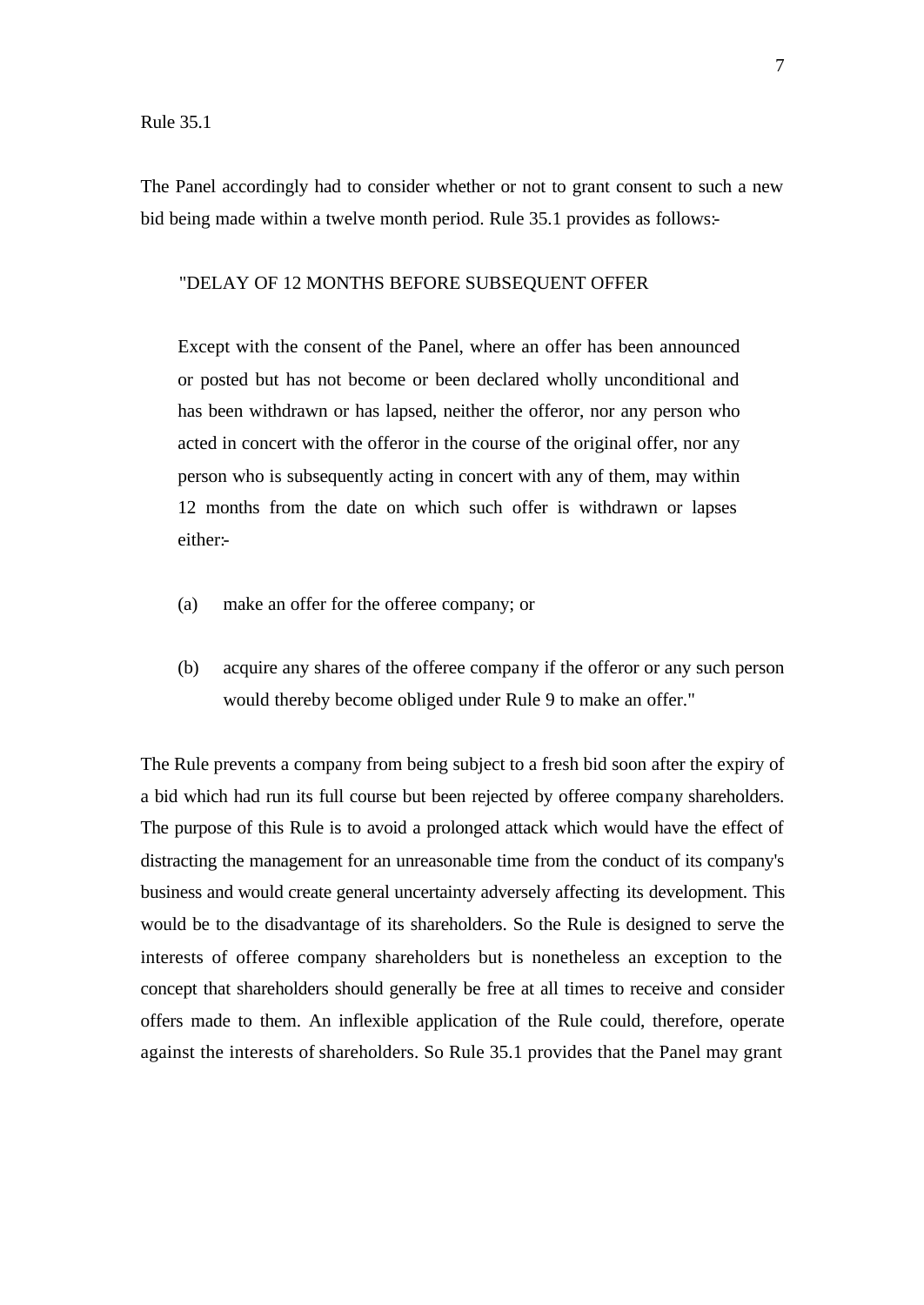dispensations. One example of a situation where dispensations are granted is where a previous offer has lapsed on a reference to the Monopolies and Mergers Commission.

Thus the questions which have to be considered by the Panel include the following:

- Did the shareholders have a full and proper opportunity to consider the initial bid?
- If not, how long would be the duration of the further siege?

It is necessary to adopt this approach if the interests of shareholders are to be fairly taken into account.

Irish Distillers submitted that no dispensation should be granted, on two grounds. First, it was argued that the Commission had formed the view that GC&C Brands had contravened Article 85.1 by making its initial offer, and that it would be wrong to permit the offeror in such circumstances to put forward a fresh offer. Secondly, it was argued that the effect of a new bid would be to prolong the distraction of management, increase the costs of defending the bid and continue the general uncertainty with adverse consequences for the business. We deal separately with these arguments.

As to the first, the Panel did not consider that the history of the bid, and the view of the Commission as to the contravention of Article 85, should preclude the offeror from making a new offer. Irish Distillers referred to General Principle 3 of the Code which provides as follows:

"An offeror should only announce an offer after the most careful and responsible consideration. Such an announcement should be made only when the offeror has every reason to believe that it can and will continue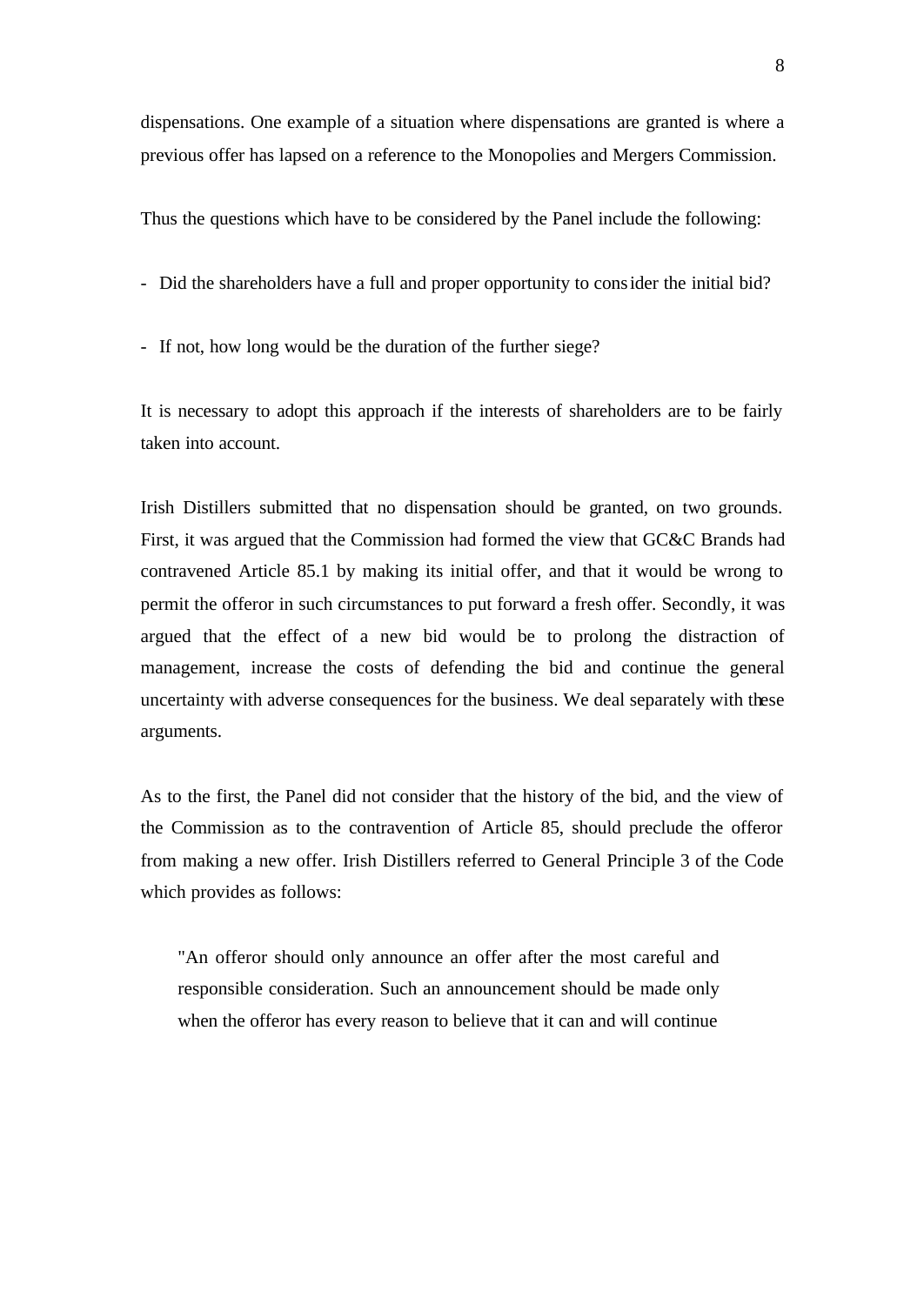to be able to implement the offer: responsibility in this connection also rests on the financial adviser to the offerer."

It was suggested that GC&C Brands had broken this General Principle, in that it ought to have been plain to them that the offer would involve a contravention of Article 85.1.

GC&C Brands informed the Panel, as did their solicitors, Slaughter and May, that legal advice had been taken upon this issue and that the view had been formed that the making of the bid did not, of itself, in the current state of European law contravene Article 85.1. Whilst the point made by Irish Distillers might have had force if there had been a high degree of culpability or recklessness on the part of the offeror company, the Panel was satisfied that GC&C Brands had sought legal advice of properly qualified advisers even though, in the event, the Commission had thought it right to intervene.

Through its intervention the Commission had alleged that the agreement to make a joint bid for Irish Distillers and, if the bid were successful, jointly to distribute Irish Distillers' brands, gave rise to breaches of Article 85.1. The Commission also gave notice of its intention to take the novel step of making an interim measures decision against the bidders. The views of the Commission in this regard were subject to the responses of the companies concerned. So the position was that no final decision had been reached upon whether or not there had been a breach of Article 85, but the Commission had clearly raised a serious question which might, but for the restructuring of the bid, have fallen to be determined. Once discussions took place with the Commission as to potential restructuring, the Commission itself did not take the view that any initial contravention of Article 85 should prevent a new bid from going forward. So the very authority which had raised the complaint under Article 85 considered that its views on the original bid did not constitute a bar to a fresh bid. The Panel agrees.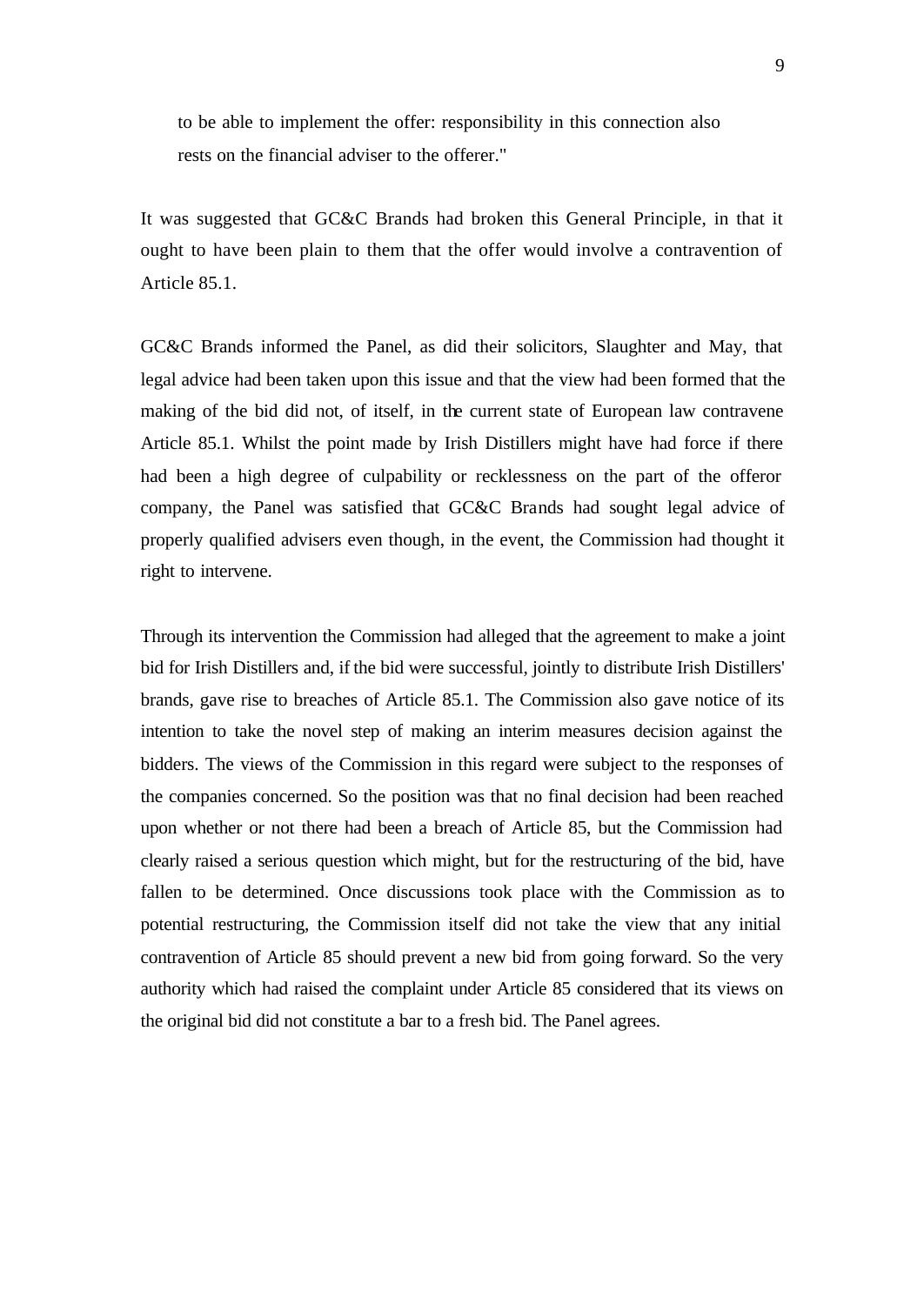The more difficult question was whether the offeror should be allowed to put forward a bid which would prolong the pressures upon management and uncertainties upon the business. Irish Distillers cogently drew attention to the problems of their relationships with customers, distributors and others if it remained unclear as to whether or not GC&C Brands, or some other bidder, would acquire control of the company. They suggested that shareholders had been given ample opportunity to consider the initial bid before the intervention of the Commission, and that the small level of acceptances (excluding FII Fyffes) indicated that the shareholders were against the bid.

It is obviously important that uncertainties with regard to the future of Irish Distillers should be resolved as soon as possible. The Panel did not, however, agree with the view of Irish Distillers that shareholders had been given a full opportunity to consider the original offer. The intervention of the Commission had been rumoured since early July, and the Statement of Objections had been delivered on 29 July. The last time by which the offeree company had to release critical financial information had not passed, nor had the time by which an offeror would usually be expected to make its final and increased offer. Moreoever, no circular had been issued by either side since 12 July. The small percentage of acceptances received by GC&C Brands should not therefore be regarded as in any way indicative of the outcome of the bid. The Panel considered that the shareholders in Irish Distillers had not in the circumstances had a proper opportunity to consider a bid, and that this outweighed the disadvantage to management of a limited bid timetable.

The Panel was, however, concerned to ensure that the prolonged timetable was kept to a minimum consistent with shareholders having a proper opportunity to consider the new bid and defending management to present their arguments to shareholders. So the Panel after debating the issues with the parties, determined that the shortened timetable should be as follows: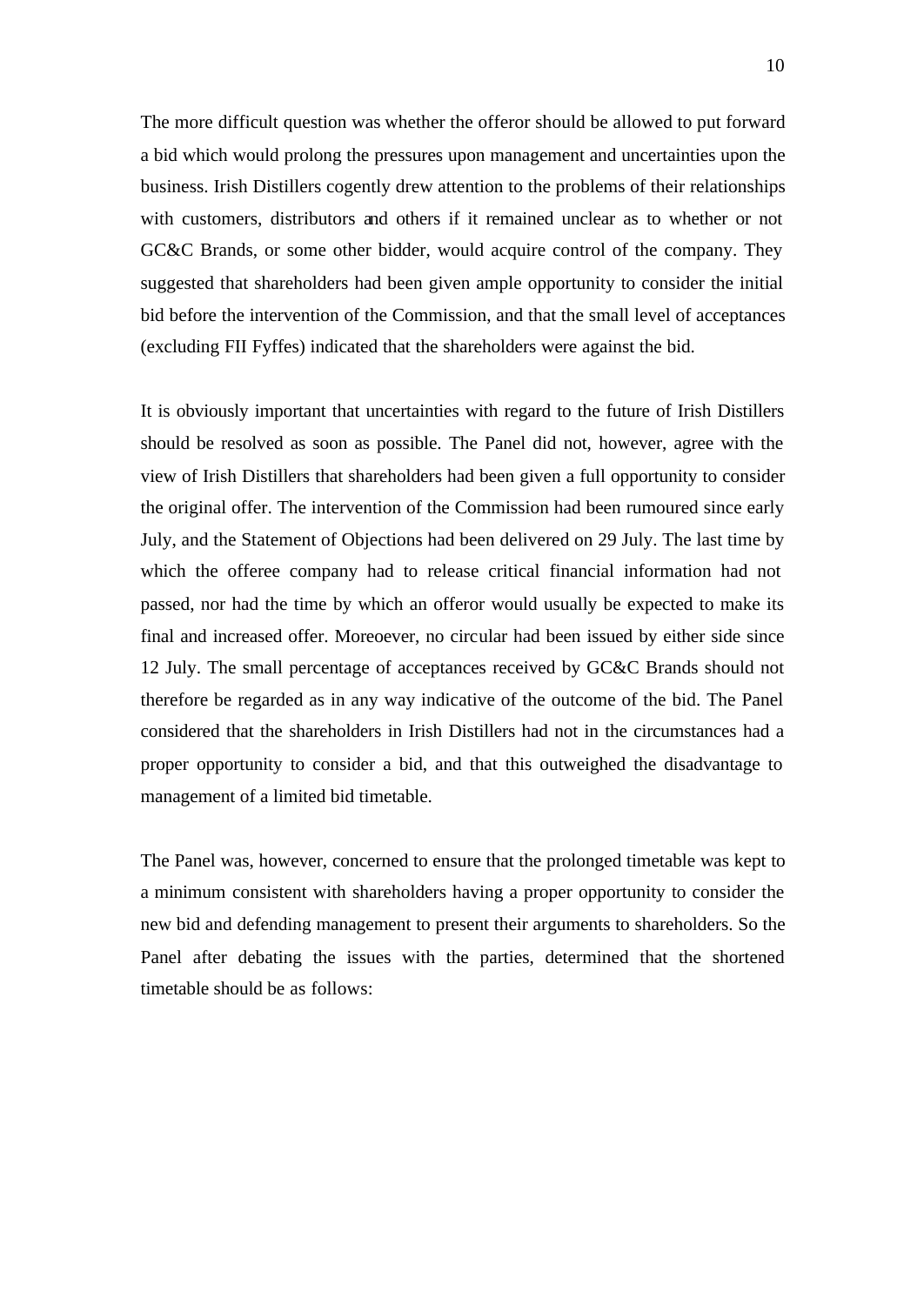- 1 GC&C Brands is to post any new offer on Monday 22 August. The offer is to be a cash offer, possibly with the alternative of a loan note.
- 2 The first and, subject to paragraph 3, final closing date is to be 21 days thereafter.
- 3 The offer is to be a final offer, capable of being increased or extended only in the event of a competing offer (and only to the extent that the offeror reserves the right to do so).
- 4 Irish Distillers should post its circular advising its shareholders of the board's views on the offer within 14 days of posting of the offer document.

The overall effect, in the absence of competing bids, is to extend the offer timetable by a total of only 17 days.

In the event of a competing bid by Allied Lyons or Guinness then the following will apply:

- 5 The competing offeror is to announce any offer within 14 days of posting of the GC&C Brands offer document.
- 6 The competing offeror is to have 28 days from the date of posting of the GC&C Brands offer document in which to post its own offer document, as agreed with the Commission.
- 7 Paragraphs 2, 3 and 4 would apply to any such competing offer.
- 8 In the event of the announcement of a competing offer, whether by Allied Lyons, Guinness or an independent third party, the timetables for any of the above offers would, in accordance with Rule 31.6, transfer to the timetable established by the posting of the competing offer document.